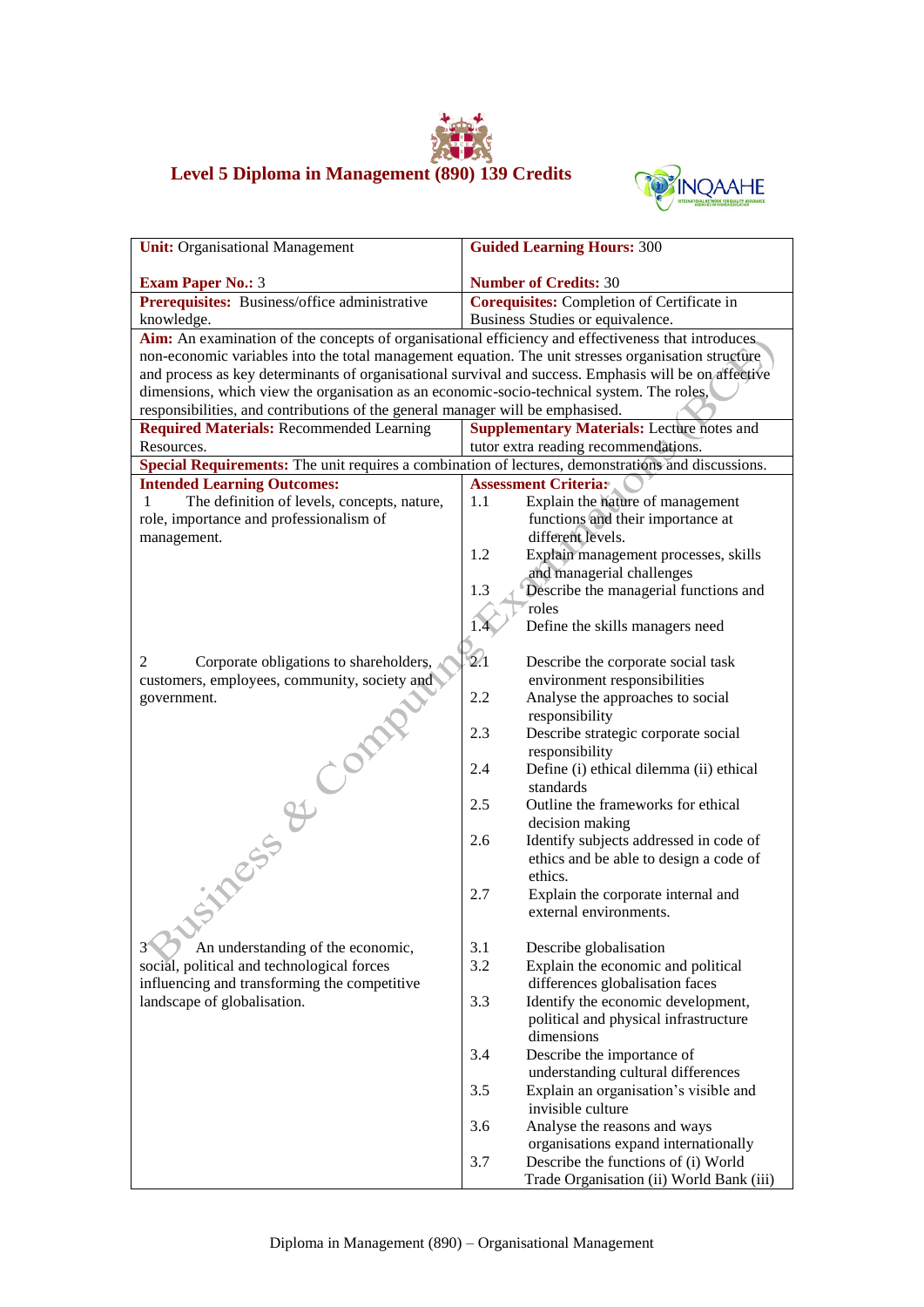|                                                            |            | <b>International Monetary Fund</b>                                            |
|------------------------------------------------------------|------------|-------------------------------------------------------------------------------|
|                                                            | 3.8        | Identify the different regional economic                                      |
|                                                            |            | trading blocs                                                                 |
|                                                            | 3.9        | Analyse the strategic behaviour of                                            |
|                                                            |            | companies in an increasingly globalised                                       |
|                                                            |            | world.                                                                        |
|                                                            |            |                                                                               |
| 4<br>The decision-making process, conditions               | 4.1        | Describe the decision making models                                           |
| that influence decision making and quantitative            |            | used by managers.                                                             |
| techniques that help managers improve the overall          | 4.2        | Outline individual decision making                                            |
| quality of decision making.                                |            | models                                                                        |
|                                                            | 4.3        | Demonstrate programmed and non                                                |
|                                                            |            | programmed decisions                                                          |
|                                                            | 4.4        | Explain advantages and disadvantages of                                       |
|                                                            |            | group decision making                                                         |
|                                                            | 4.5<br>4.6 | Demonstrate ethical decision making<br>Explain the decision making strategies |
|                                                            |            |                                                                               |
| 5<br>The differences between strategic and                 | 5.1        | Explain the reasons for adopting                                              |
| non-strategic decisions, and between functional,           |            | strategic management and planning                                             |
| business-level, and corporate-level strategy.              | 5.2        | Describe competitive advantage                                                |
|                                                            | 5.3        | Describe the strategic management                                             |
|                                                            |            | process                                                                       |
|                                                            | 5.4        | Explain the strategic objectives of an                                        |
|                                                            |            | organisation                                                                  |
|                                                            | 5.5        | Analyse the role that risk, uncertainty,                                      |
|                                                            |            | and trade-offs play in strategic decisions                                    |
|                                                            | 5.6        | Describe SWOT analysis in formulating                                         |
|                                                            |            | strategy                                                                      |
|                                                            |            |                                                                               |
|                                                            |            |                                                                               |
| Understand the purpose of planning,<br>6                   | $6\lambda$ | Describe the advantages of planning and                                       |
| importance of the planning process, the types of           |            | how organisations should respond to                                           |
| plans and implementation process                           |            | uncertainty                                                                   |
|                                                            | 6.2        | Explain strategic, tactical and operational                                   |
|                                                            |            | planning                                                                      |
|                                                            | 6.3        | Describe the purpose and processes of                                         |
|                                                            |            | Management by Objectives (MBO)                                                |
|                                                            | 6.4        | Compare and contrast Project Planning                                         |
|                                                            |            | vs Project Management                                                         |
|                                                            | 6.5        | Describe the functions and roles of                                           |
|                                                            |            | corporate, business and functional levels                                     |
|                                                            | 6.6        | Describe the planning process and tools                                       |
|                                                            | 6.7        | used in planning                                                              |
|                                                            |            | Examine management planning functions<br>and factors that influence planning. |
|                                                            |            |                                                                               |
| <b>Simessi</b><br>The organisational structural activities | 7.1        | Identify the nature and importance of                                         |
| and outline how an organisational structure affects        |            | organisational structure and the design                                       |
| organisational roles and performance.                      |            | principles.                                                                   |
|                                                            | 7.2        | Describe the elements of a business                                           |
|                                                            |            | organisation                                                                  |
|                                                            | 7.3        | Explain the organisational structure                                          |
|                                                            |            | types                                                                         |
|                                                            | 7.4        | Define span of control and factors that                                       |
|                                                            |            | influence the span of management                                              |
|                                                            | 7.5        | Analyse the dimensions of an                                                  |
|                                                            |            | organisation external environment                                             |
| 8<br>The activities performed by Human                     | 8.1        | Describe Human Resource functions                                             |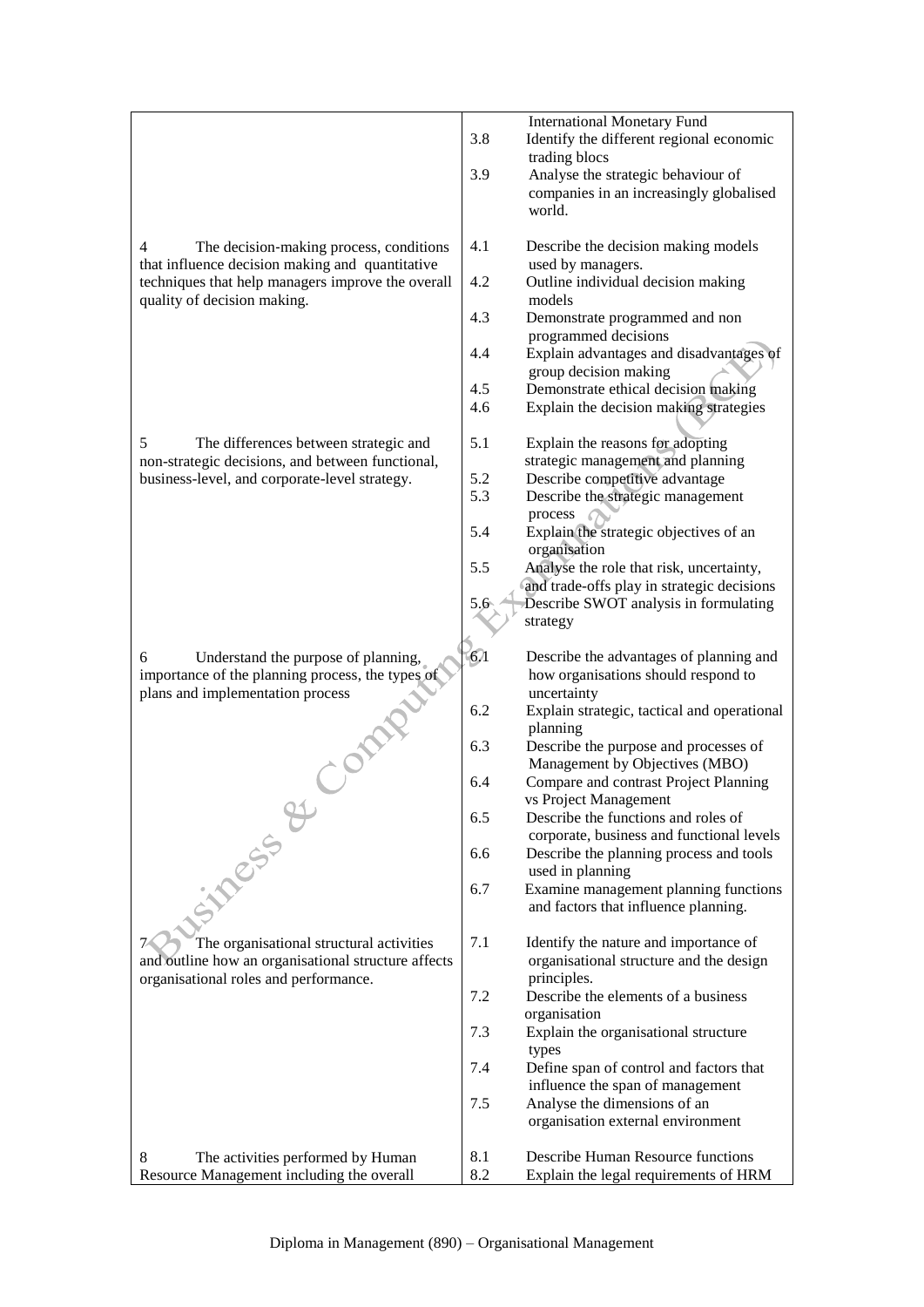| responsibility for recruitment, selection, appraisal,<br>staff development and training, understanding and<br>implementing employment legislation and<br>welfare.                                               | 8.3<br>8.4<br>8.5<br>8.6<br>8.7                                                         | Describe an organisation's<br>selection techniques and process<br>Outline orientation, training and<br>development policy<br>Explain ways of maximising employee<br>performance<br>Outline UK employment laws and<br>regulations<br>Analyse strategic human resource<br>management, human capital and social<br>capital                                                                                                                                                                                                                                                                                                                                                                                                                             |
|-----------------------------------------------------------------------------------------------------------------------------------------------------------------------------------------------------------------|-----------------------------------------------------------------------------------------|-----------------------------------------------------------------------------------------------------------------------------------------------------------------------------------------------------------------------------------------------------------------------------------------------------------------------------------------------------------------------------------------------------------------------------------------------------------------------------------------------------------------------------------------------------------------------------------------------------------------------------------------------------------------------------------------------------------------------------------------------------|
| 9<br>Understand motivation theories; critical<br>issues facing today's leaders and the need to<br>understand the different views as to what<br>motivates workers.<br>10<br>The reasons for success and pitfalls | 9.1<br>9.2<br>9.3<br>9.4<br>9.5<br>9.6<br>9.7<br>9.8<br>9.9<br>9.10<br>9.11<br>10.1     | Explain Maslow's hierarchy of needs<br>Describe Herzberg's two factor<br>Describe McGregor's Theory X and Y<br>Describe Porter and Lawler's models<br>Define leadership<br>Compare the responsibilities of leaders<br>and managers<br>Describe technical, interpersonal and<br>conceptual skills<br>Explain the internal and external sources<br>of motivation<br>Explain the theories of motivation<br>Explain the core job characteristics and<br>process perspectives on motivation<br>Explain leadership skills and qualities<br>needed in management and leadership<br>roles.<br>Describe the similarities and differences                                                                                                                     |
| involved in group and team participation;<br>effective team participation, collaboration and<br>team-building.<br>Business &                                                                                    | 10.2<br>10.3<br>10.4<br>10.5<br>10.6<br>10.7<br>10.8<br>10.9<br>10.10<br>10.11<br>10.12 | between groups and teams.<br>Explain the different types of groups<br>Describe the formation and development<br>of groups and teams<br>Analyse the size, composition and<br>differentiated roles and status of groups<br>Explain the causes of conflicts and how<br>to deal with conflicts<br>Outline the process of transferring and<br>encoding information from sender to<br>receiver<br>Explain the communication tools of<br>information technology<br>Compare formal and information<br>communication channels<br>Describe the communication barriers<br>Explain the negotiation process and<br>stages of negotiation<br>Analyse the process of managing groups<br>and teams.<br>Assess the importance communication<br>plays in negotiation. |
| 11<br><b>Understand how Operations</b><br>Management deals with the design and<br>management of products, processes, services,<br>supply chains, the acquisition, development.                                  | 11.1<br>11.2<br>11.3                                                                    | <b>Describe Operations Management</b><br><b>Explain Total Quality Management</b><br>(TQM) concepts and techniques<br>Compare and contrast (i) Just-in-Time<br>(JIT) systems vs (ii) Gantt charts,<br>PERT/CPM charts                                                                                                                                                                                                                                                                                                                                                                                                                                                                                                                                |